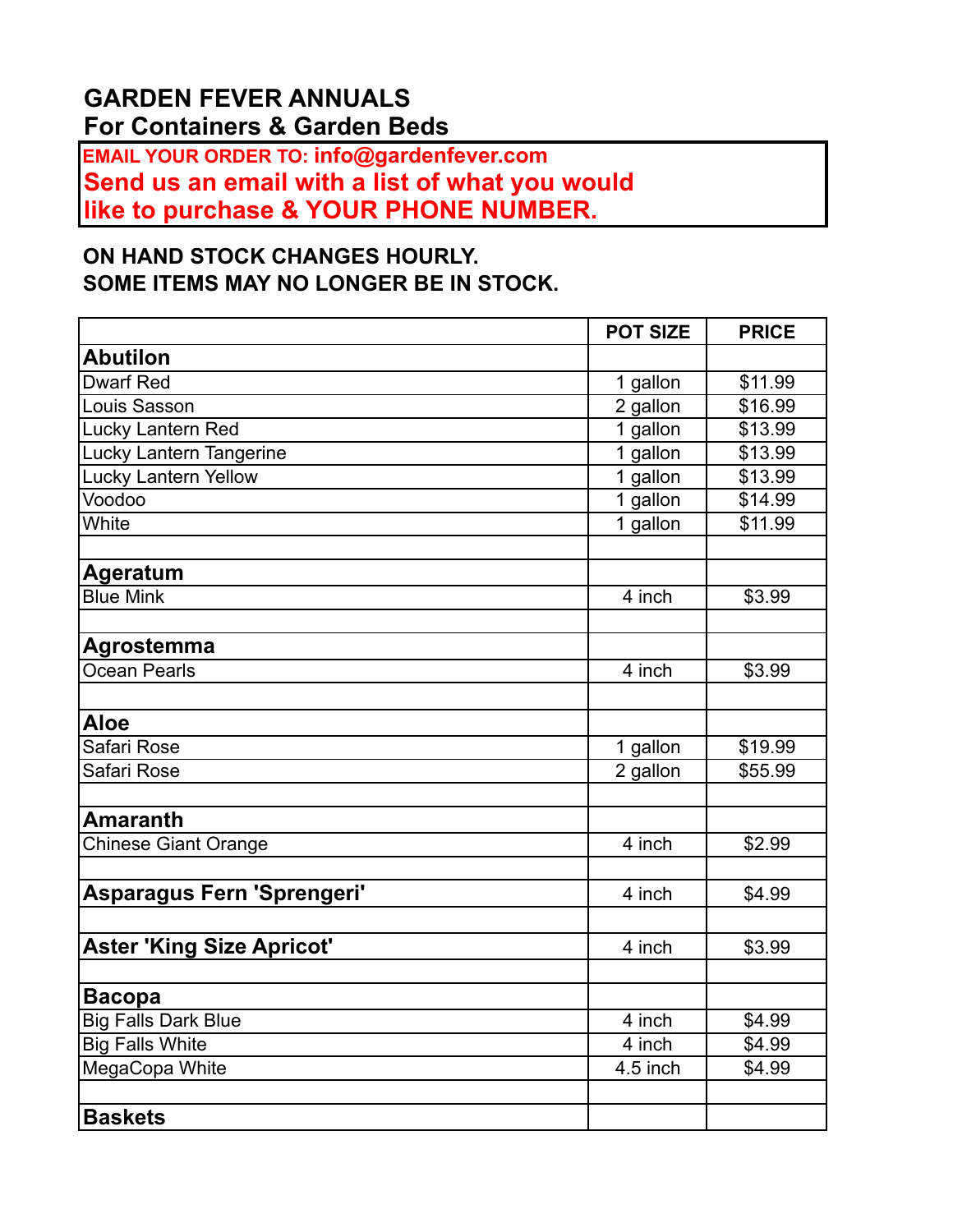| Fuchsia 'Insulinde' in Deco Mocha Planter | 10 in. tall          | \$32.99 |
|-------------------------------------------|----------------------|---------|
| <b>Geranium Hanging Basket</b>            | $\overline{12}$ inch | \$42.99 |
| <b>Mixed Shade Hanging Basket</b>         | 12 inch              | \$39.99 |
|                                           |                      |         |
| <b>Begonia</b>                            |                      |         |
| Ambassador Mix                            | 6-pack               | \$4.99  |
| <b>Ambassador Pink</b>                    | 6-pack               | \$4.99  |
| <b>Ambassador Scarlet</b>                 | 6-pack               | \$4.99  |
| <b>Apricot Summer Wings</b>               | 4 inch               | \$4.99  |
| <b>Benigo Pink Angel Wing</b>             | 6 inch               | \$16.99 |
| <b>Canary Wings</b>                       | 1 quart              | \$11.99 |
| <b>Cocktail Bi-Color</b>                  | 6-pack               | \$4.99  |
| <b>Cocktail Red</b>                       | 6-pack               | \$4.99  |
| <b>Cocktail White</b>                     | 6-pack               | \$4.99  |
| <b>Compact Double Apricot</b>             | 4.5 inch             | \$4.99  |
| Escargot                                  | 4 inch               | \$9.99  |
| <b>Festive Paisley Silver</b>             | 4 inch               | \$9.99  |
| <b>Ideal Pinstripe</b>                    | 4 inch               | \$9.99  |
| Jurassic Dino Dragon Fruit                | 4 inch               | \$9.99  |
| <b>Looking Glass</b>                      | 4 inch               | \$9.99  |
| <b>Mistral Dark Red</b>                   | 4.5 inch             | \$4.99  |
| <b>Mistral Pink</b>                       | 4.5 inch             | \$4.99  |
| <b>Mistral Yellow</b>                     | 4.5 inch             | \$4.99  |
| <b>Pink Mink</b>                          | 4 inch               | \$4.99  |
| <b>Waterfalls Encanto Pink</b>            | 4 inch               | \$6.99  |
| <b>Waterfalls Encanto Orange</b>          | 4 inch               | \$6.99  |
| <b>Waterfalls Encanto Red</b>             | 4 inch               | \$6.99  |
|                                           |                      |         |
| <b>Bidens 'Blazing Glory'</b>             | 4 inch               | \$4.99  |
|                                           |                      |         |
| <b>Brugmansia</b>                         |                      |         |
| <b>Charles Grimaldi</b>                   | 2 gallon             | \$29.99 |
| Little Angel                              | 2 gallon             | \$29.99 |
| Little Angel Blush                        | 2 gallon             | \$29.99 |
|                                           |                      |         |
| <b>Caladium 'Allure'</b>                  | 1 gallon             | \$19.99 |
|                                           |                      |         |
| Calceolaria integrifolia 'Kentish Hero'   | 4 inch               | \$4.99  |
|                                           |                      |         |
| <b>Calendula</b>                          |                      |         |
| <b>Buttermilk Baby</b>                    | 4 inch               | \$2.99  |
| <b>Coffee Cream</b>                       | 4 inch               | \$2.99  |
|                                           |                      |         |
| <b>Calibrachoa</b>                        |                      |         |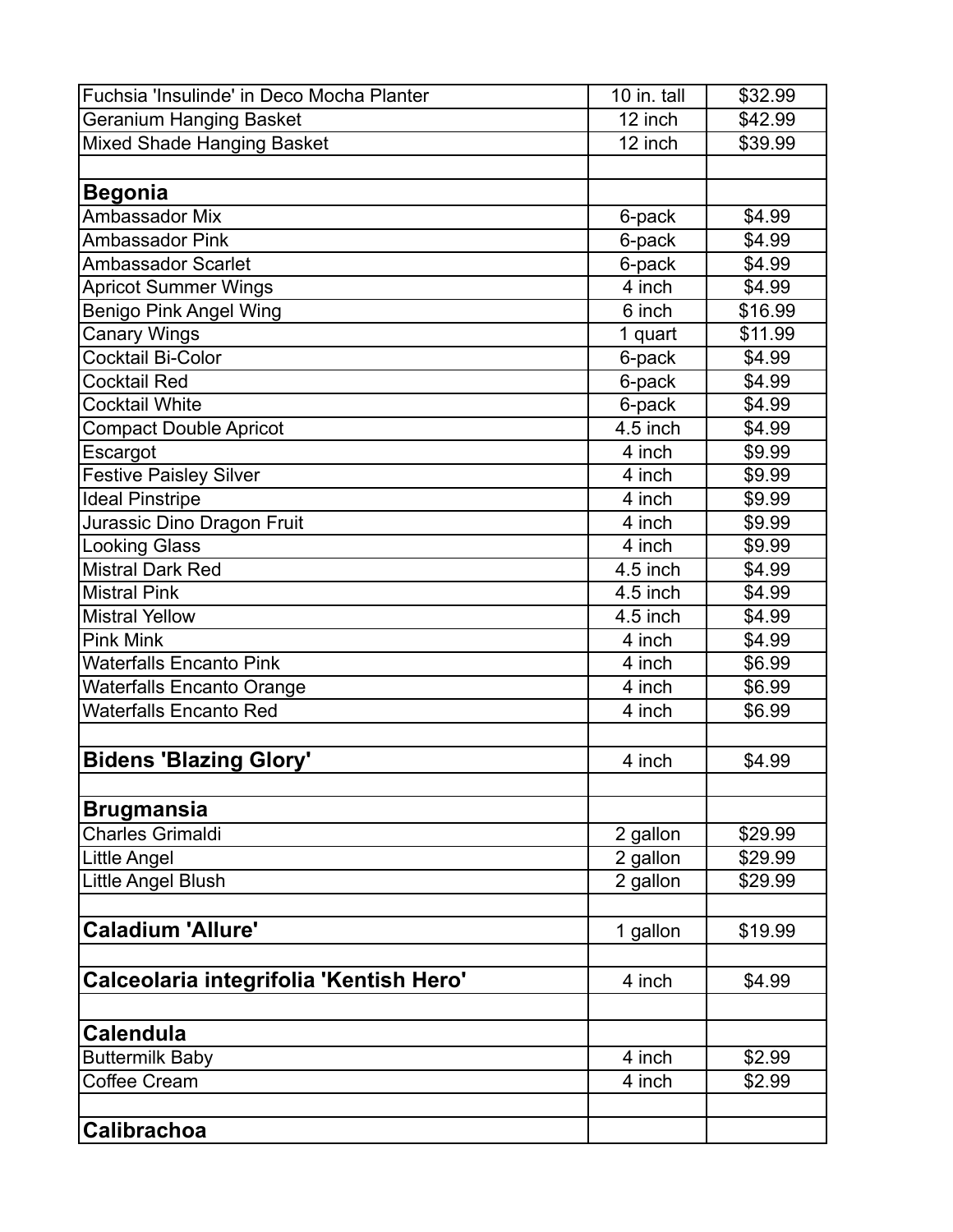| Aloha Kona Sunshine               | 1 quart  | \$8.99  |
|-----------------------------------|----------|---------|
| <b>Bumble Bee Hot Pink</b>        | 4 inch   | \$4.99  |
| <b>Cabaret Deep Blue</b>          | 4 inch   | \$4.99  |
| <b>Calitastic Marooned</b>        | 4.5 inch | \$4.99  |
| <b>Chameleon Atomic Orange</b>    | 4.5 inch | \$4.99  |
| MiniFamous Double Lemon           | 4 inch   | \$4.99  |
| MiniFamous Double Orangetastic    | 4 inch   | \$5.99  |
| MiniFamous Double Red             | 4 inch   | \$4.99  |
|                                   |          |         |
| <b>Celosia 'Kimono Mix'</b>       | 6-pack   | \$4.99  |
|                                   |          |         |
| <b>Centaurea 'Snowy Owl'</b>      | 1 gallon | \$15.99 |
|                                   |          |         |
| <b>Cleome</b>                     |          |         |
| <b>Cherry Queen</b>               | 4 inch   | \$2.99  |
| <b>Violet Queen</b>               | 4 inch   | \$2.99  |
| <b>White Queen</b>                | 4 inch   | \$2.99  |
|                                   |          |         |
| Coleus amboinicus - Cuban Oregano | 4 inch   | \$5.99  |
|                                   |          |         |
| <b>Coleus</b>                     |          |         |
| Alabama Sunset                    | 4 inch   | \$4.99  |
| Defiance                          | 4 inch   | \$4.99  |
| <b>Fairway Ruby</b>               | 4 inch   | \$3.99  |
| Gay's Delight                     | 4 inch   | \$4.99  |
| Henna                             | 4 inch   | \$4.99  |
| Kingswood Torch                   | 4 inch   | \$4.99  |
| <b>Main Street Beale Street</b>   | 4 inch   | \$4.99  |
| Merlot                            | 4 inch   | \$4.99  |
| Multicolor Rainbow                | 4 inch   | \$3.99  |
| Peter's Wonder                    | 4 inch   | \$4.99  |
| <b>Red Velvet</b>                 | 4 inch   | \$4.99  |
| Saturn                            | 4 inch   | \$4.99  |
| Sunset                            | 4 inch   | \$3.99  |
| Vino                              | 4 inch   | \$4.99  |
| <b>Walter Turner</b>              | 4 inch   | \$4.99  |
|                                   |          |         |
| Coprosma                          |          |         |
| <b>Snow Swirl</b>                 | 4 inch   | \$4.99  |
| <b>Tequila Sunrise</b>            | 4 inch   | \$4.99  |
|                                   |          |         |
| <b>Cordyline</b>                  |          |         |
| <b>Red Star</b>                   | 1 quart  | \$15.99 |
| Superstar                         | 1 gallon | \$21.99 |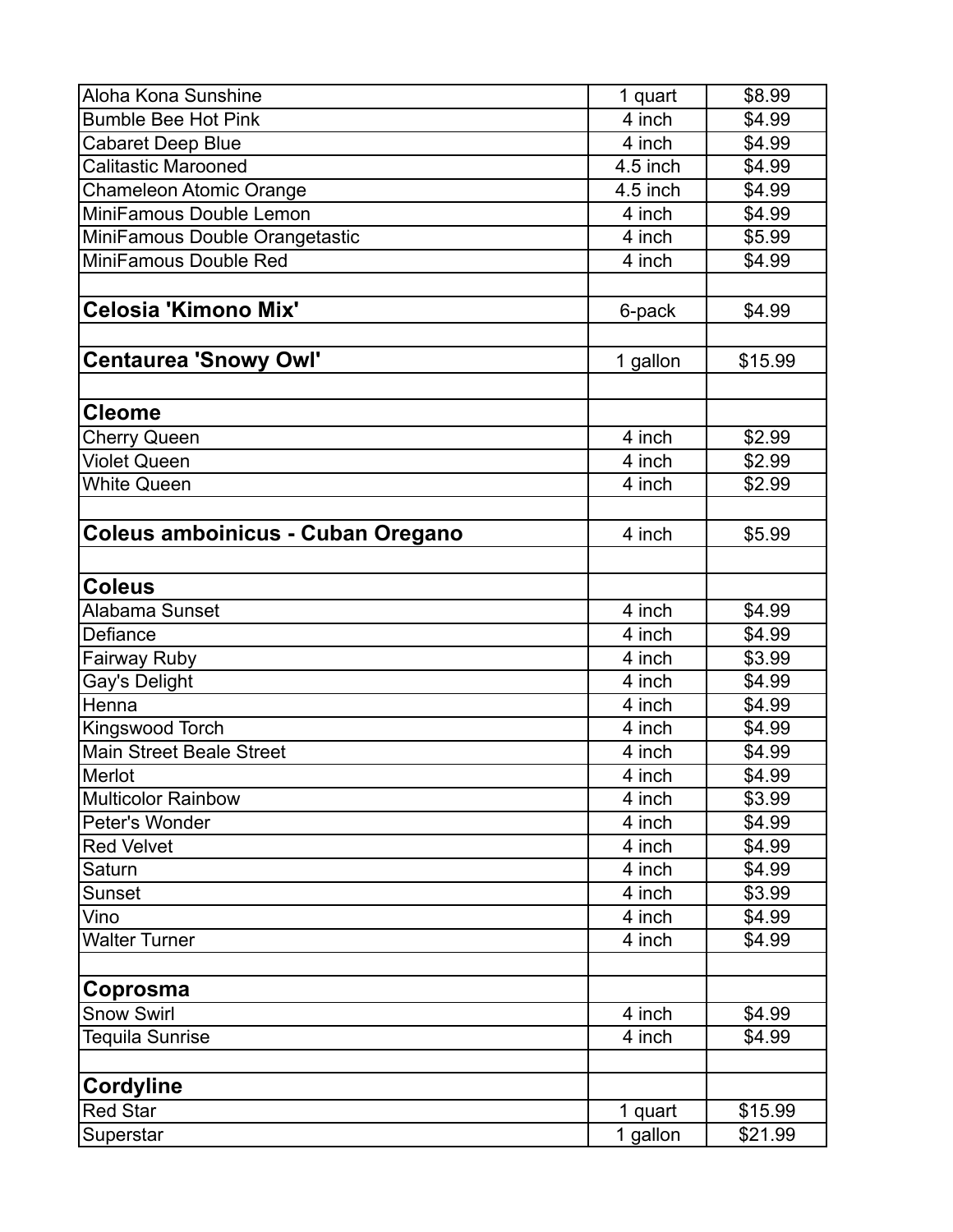| <b>Cosmos</b>                        |          |                |
|--------------------------------------|----------|----------------|
| Apricot Lemonade                     | 1 quart  | \$6.99         |
| <b>Dazzler</b>                       | 4 inch   | \$2.99         |
| <b>Fizzy Rose Picotee</b>            | 1 quart  | \$6.99         |
| <b>Pied Piper Red</b>                | 4 inch   | \$2.99         |
| Purity                               | 4 inch   | \$2.99         |
| Red Illusion                         | 4 inch   | \$2.99         |
| Rubenza                              | 4 inch   | \$2.99         |
| <b>Seashells</b>                     | 4 inch   | \$2.99         |
| Sonata Carmine                       | 4-pack   | \$3.50         |
| Sonata White                         | 4-pack   | \$3.50         |
| <b>Versailles Red</b>                | 4 inch   | $\sqrt{$2.99}$ |
| <b>Xsenia</b>                        | 4 inch   | \$2.99         |
|                                      |          |                |
| <b>Cuphea</b>                        |          |                |
| <b>Tiny Mice</b>                     | 4 inch   | \$4.99         |
|                                      |          |                |
| <b>Cyclamen</b>                      |          |                |
| <b>Melody Outdoor Mix</b>            | 2 inch   | \$5.99         |
|                                      |          |                |
| <b>Dahlia</b>                        |          |                |
| <b>Bishop's Children</b>             | 4 inch   | \$4.99         |
| <b>Bloody Mary Mix</b>               | 4 inch   | \$4.99         |
| <b>Happy Days Bico</b>               | 1 gallon | \$12.99        |
| <b>Happy Days Purple</b>             | 1 gallon | \$12.99        |
| <b>Happy Days Scarlet</b>            | 1 quart  | \$8.99         |
| <b>Mixed Colors</b>                  | 4 inch   | \$4.99         |
| <b>Mixed Colors</b>                  | 6 inch   | \$8.99         |
| Sunny Reggae                         | 4 inch   | \$4.99         |
|                                      |          |                |
| Daucus dara - Dark Queen Anne's Lace | 4 inch   | \$3.99         |
|                                      |          |                |
| <b>Diascia</b>                       |          |                |
| Coral Canyon                         | 4 inch   | \$4.99         |
| <b>Piccadilly Dark Orange</b>        | 4 inch   | \$5.99         |
|                                      |          |                |
| <b>Dichondra 'Silver Falls'</b>      | 4 inch   | \$4.99         |
|                                      |          |                |
| <b>Dusty Miller</b>                  |          |                |
| Cirrus                               | 1 gallon | \$8.99         |
|                                      |          |                |
|                                      |          |                |
| <b>Echium</b>                        |          |                |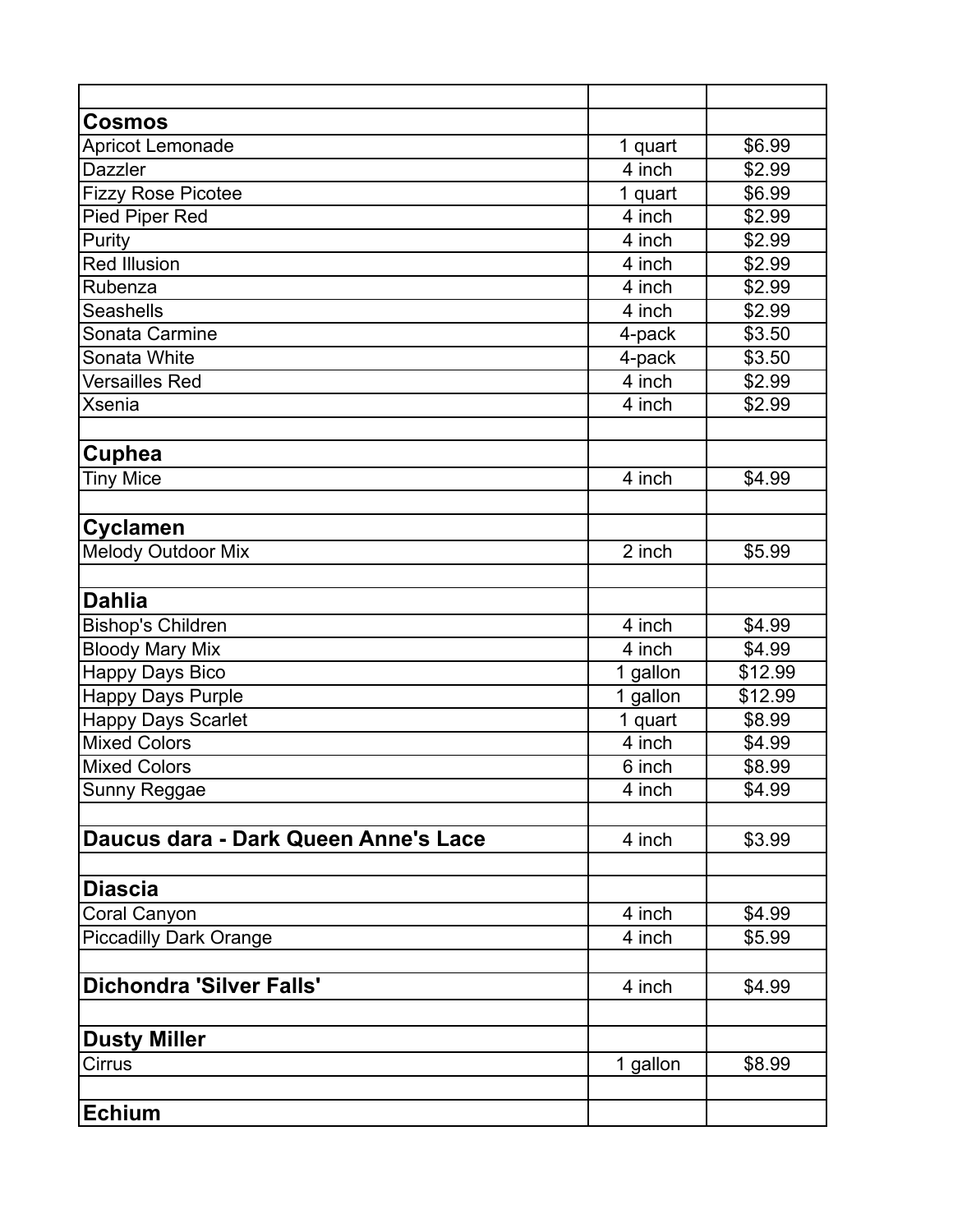| fastuosum, Pride of Madeira       | 4 inch              | \$4.99  |
|-----------------------------------|---------------------|---------|
| fastuosum, Pride of Madeira       | 2 gallon            | \$24.99 |
| pininana                          | 4 inch              | \$4.99  |
| russicum                          | 4 inch              | \$4.99  |
| wildpretii                        | 4 inch              | \$7.99  |
|                                   |                     |         |
| Ensete ventricosum 'Maurelii'     | 3 gallon            | \$77.99 |
|                                   |                     |         |
| <b>Eucalyptus</b>                 |                     |         |
| neglecta                          | 1 gallon            | \$12.99 |
| Eucalyptus viminalis              | 1 gallon            | \$12.99 |
|                                   |                     |         |
| Euphorbia 'Star Dust White Flash' | 4 inch              | \$4.99  |
|                                   |                     |         |
| <b>Four O'Clocks</b>              |                     |         |
| <b>Broken Colors</b>              | 4 inch              | \$2.99  |
| Orange Crush                      | 4 inch              | \$2.99  |
|                                   |                     |         |
| <b>Fuchsia</b>                    |                     |         |
| Autumnale                         | 4 inch              | \$5.99  |
| <b>Bella Olivia</b>               | 1 gallon            | \$9.99  |
| Cardinal                          | $\overline{4}$ inch | \$4.99  |
| Cardinal                          | 1 gallon            | \$10.99 |
| Celia Smedley                     | 1 gallon            | \$10.99 |
| <b>Debron's Snow Fairy</b>        | 4 inch              | \$4.99  |
| <b>Debron's Snow Fairy</b>        | 1 gallon            | \$10.99 |
| Delta's Sarah                     | 4 inch              | \$4.99  |
| <b>Dollar Princess</b>            | 1 gallon            | \$9.99  |
| Galadriel                         | 1 gallon            | \$11.99 |
| Gartenmeister                     | 4 inch              | \$4.99  |
| Gartenmeister                     | 1 gallon            | \$11.99 |
| Glazinova                         | 1 gallon            | \$10.99 |
| Golden Gate                       | 1 gallon            | \$9.99  |
| Golden Marinka                    | 4 inch              | \$4.99  |
| Nici Findling                     | 1 gallon            | \$10.99 |
| Prince of Orange                  | 1 gallon            | \$12.99 |
| Tom Thumb                         | 1 gallon            | \$12.99 |
| <b>Windchimes Pink/Lilac</b>      | 1 gallon            | \$9.99  |
| <b>Windchimes Red/White</b>       | 1 gallon            | \$9.99  |
| <b>Winston Churchill</b>          | 1 gallon            | \$9.99  |
|                                   |                     |         |
| <b>Gazania</b>                    |                     |         |
| <b>Frosty Kiss Flame Mix</b>      | 4 inch              | \$2.99  |
| <b>New Day Red Stripe</b>         | 4 inch              | \$2.99  |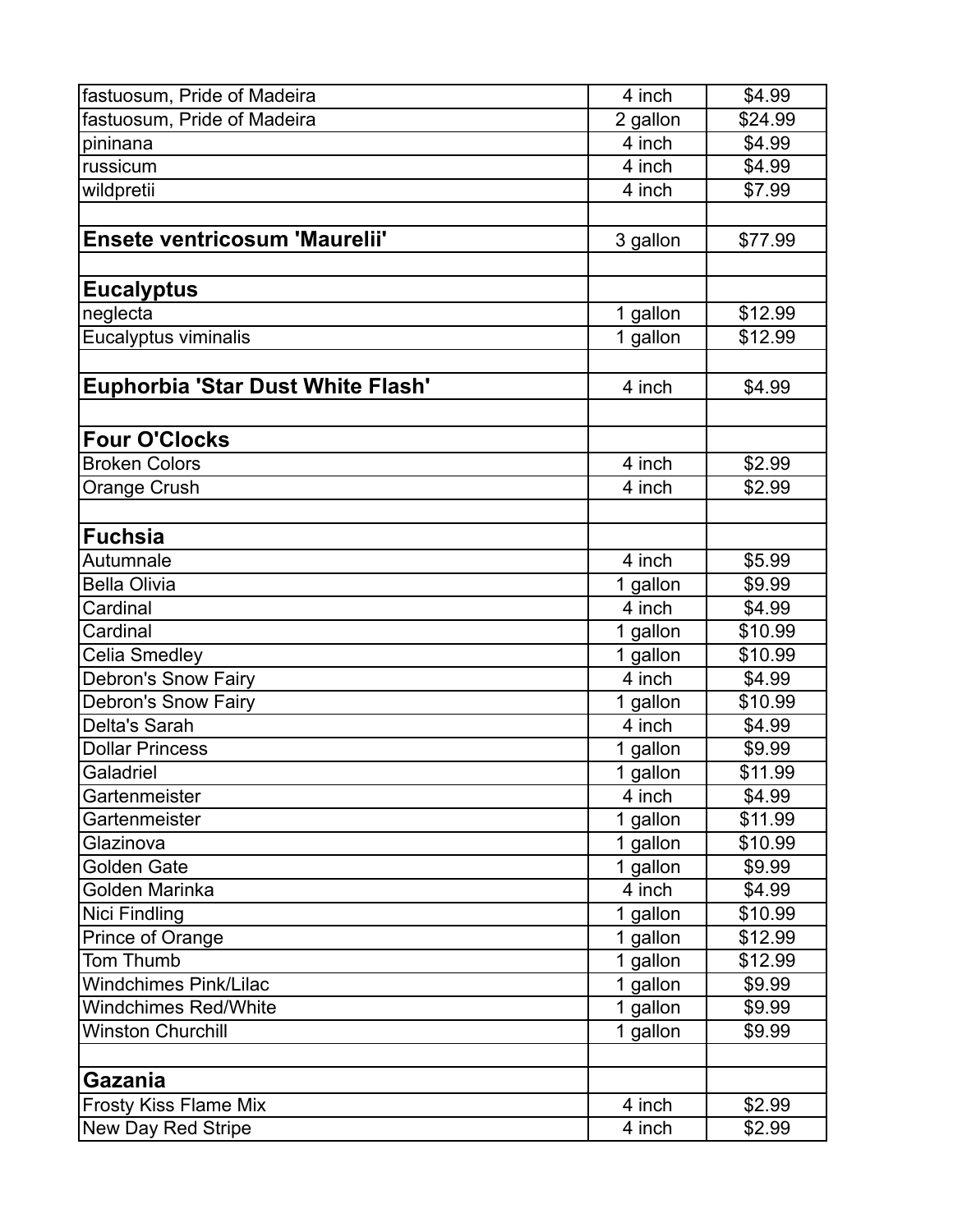| New Day Tiger Mix                        | 4 inch     | \$2.99  |
|------------------------------------------|------------|---------|
| <b>Talent Orange</b>                     | 4 inch     | \$2.99  |
| <b>Talent White</b>                      | 4 inch     | \$2.99  |
|                                          |            |         |
| Geranium (Pelargonium)                   |            |         |
| Fancy Leaf 'Crocodile'                   | 1 quart    | \$10.99 |
| Fancy Leaf 'Occold Shield'               | $4.5$ inch | \$4.99  |
| Fancy Leaf 'Persian Queen'               | 1 quart    | \$10.99 |
| Fancy Leaf 'Vancouver Centennial'        | 4 inch     | \$4.99  |
| <b>Fancy Leaf 'Vancouver Centennial'</b> | 1 quart    | \$10.99 |
| Fancy Leaf 'Wilhelm Languth'             | 4.5 inch   | \$4.99  |
| Ivy Leaf 'Precision Dark Salmon'         | 4 inch     | \$5.99  |
| <b>Scented 'Angel's Perfume'</b>         | 4 inch     | \$4.99  |
| Scented 'Apricot'                        | 4 inch     | \$4.99  |
| Scented 'Attar of Rose'                  | 4 inch     | \$4.99  |
| <b>Scented 'Bourbon Rose'</b>            | 4 inch     | \$4.99  |
| <b>Scented 'Citronella'</b>              | 4 inch     | \$4.99  |
| <b>Scented 'Citrosa'</b>                 | 4 inch     | \$4.99  |
| Scented 'Old Fashioned Rose'             | 4 inch     | \$4.99  |
| sidoides 'Gloriana'                      | 4 inch     | \$4.99  |
| Zonal 'Black Boar'                       | 1 gallon   | \$13.99 |
| Zonal 'Caliente Magenta'                 | 1 quart    | \$5.99  |
| Zonal 'Caliente Orange'                  | 1 quart    | \$5.99  |
| Zonal 'Calliope Crimson Flame'           | 4.5 inch   | \$4.99  |
| Zonal 'Calliope Red'                     | 4 inch     | \$4.99  |
| Zonal 'Calliope Scarlet'                 | 4.5 inch   | \$4.99  |
| Zonal 'Fireworks Pink'                   | 4 inch     | \$4.99  |
| Zonal 'Moxie Dark Red'                   | 1 quart    | \$5.99  |
| Zonal 'Moxie Pink Splash'                | 1 quart    | \$5.99  |
| Zonal Rocky Mountain Violet              | $4.5$ inch | \$4.99  |
| Zonal 'Tango Orange Ice'                 | 4.5 inch   | \$4.99  |
| Zonal 'Tango White Splash'               | 4.5 inch   | \$5.99  |
|                                          |            |         |
| <b>Gerbera Daisies - Mixed Colors</b>    | 6 inch     | \$8.99  |
|                                          |            |         |
| Gomphrena                                |            |         |
| <b>Fireworks</b>                         | 4 inch     | \$3.99  |
| <b>Strawberry Fields</b>                 | 4 inch     | \$3.99  |
|                                          |            |         |
| Helichrysum bracteatum 'Bright Rose'     | 4 inch     | \$3.99  |
|                                          |            |         |
| <b>Heliotrope 'Fragrant Delight'</b>     | 4 inch     | \$4.99  |
| Impatiens                                |            |         |
|                                          |            |         |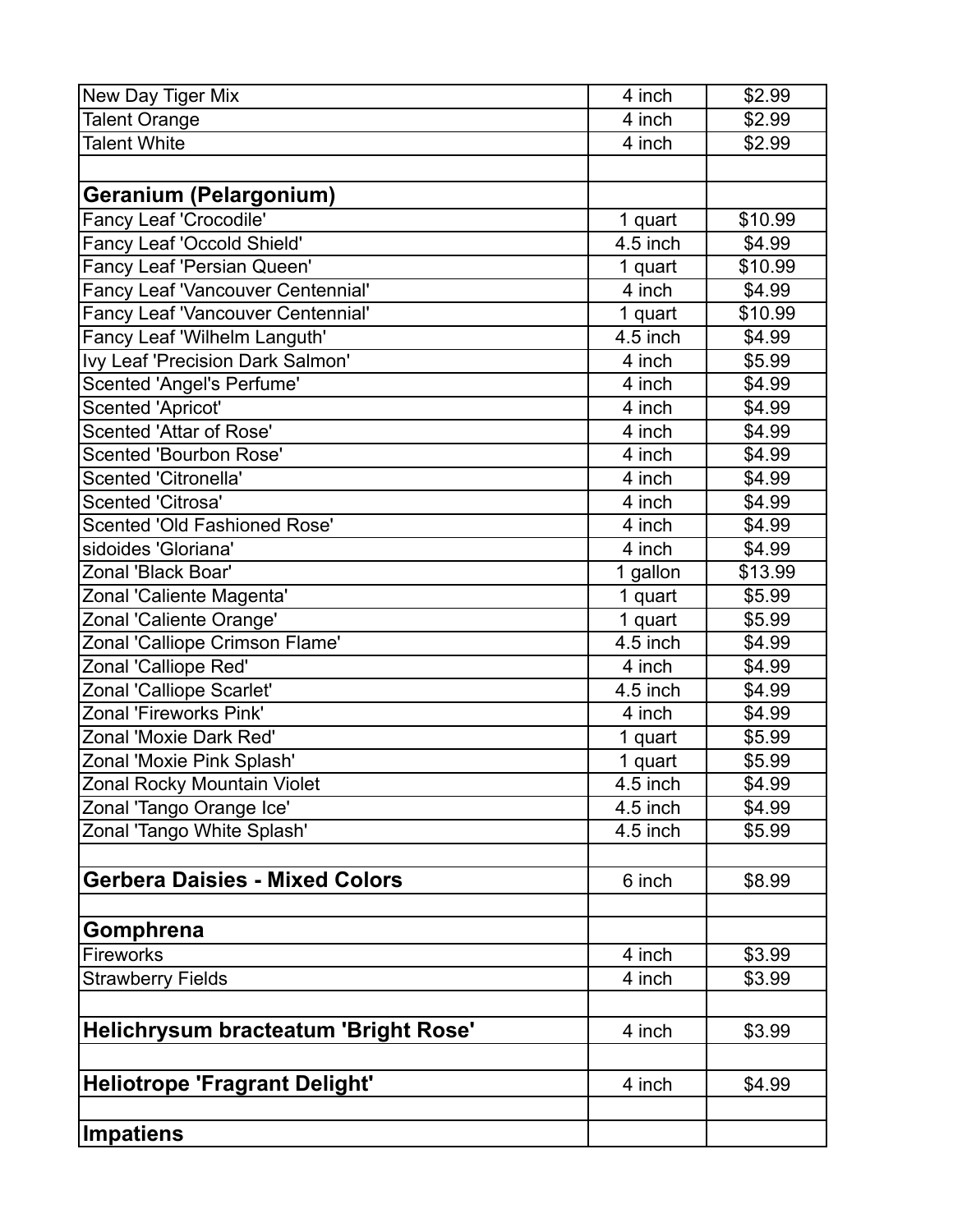| <b>Beacon Coral</b>                              | 6-pack   | \$4.99  |
|--------------------------------------------------|----------|---------|
| <b>Beacon Orange</b>                             | 6-pack   | \$4.99  |
| <b>Beacon Red</b>                                | 6-pack   | \$4.99  |
| <b>Beacon Rose</b>                               | 6-pack   | \$4.99  |
| <b>Beacon Salmon</b>                             | 6-pack   | \$4.99  |
| <b>Sunpatiens Red</b>                            | 4.5 inch | \$4.99  |
|                                                  |          |         |
| Kiss Me Over the Garden Gate - Persicaria orient | 4 inch   | \$4.99  |
|                                                  |          |         |
| Lantana                                          |          |         |
| <b>Bloomify Red</b>                              | 4.5 inch | \$4.99  |
| <b>Hot Blooded</b>                               | 1 quart  | \$8.99  |
| Lucky Flame                                      | 4 inch   | \$4.99  |
| Lucky Pot of Gold                                | 4 inch   | \$4.99  |
| Lucky Red                                        | 4 inch   | \$4.99  |
| <b>Lucky Rose Sunrise</b>                        | 4 inch   | \$4.99  |
| <b>Spreading Sunset</b>                          | 1 quart  | \$8.99  |
|                                                  |          |         |
| Laurentia                                        |          |         |
| <b>Blue</b>                                      | 4 inch   | \$3.99  |
| <b>Starshine Blue</b>                            | 4 inch   | \$4.99  |
| White                                            | 4 inch   | \$4.99  |
|                                                  |          |         |
| Limonium                                         |          |         |
| <b>Duel Violet</b>                               | 10-inch  | \$32.99 |
| Lady Alba                                        | 10-inch  | \$32.99 |
| <b>Purple Attraction</b>                         | 4 inch   | \$2.99  |
| sinuatum 'Iceberg'                               | 4 inch   | \$2.99  |
|                                                  |          |         |
| Lisianthus 'Florida Blue'                        | 4 inch   | \$3.99  |
|                                                  |          |         |
| Lobelia                                          |          |         |
| Magadi Electric Blue                             | 4 inch   | \$4.99  |
| Magadi Electric Purple                           | 4 inch   | \$4.99  |
|                                                  |          |         |
| <b>Madia elegans - PNW Native</b>                | 4 inch   | \$3.99  |
|                                                  |          |         |
| <b>Marigold</b>                                  |          |         |
| Bonanza Harmony                                  | 6-pack   | \$4.99  |
| Bonanza Mix                                      | 6-pack   | \$4.99  |
| <b>Bonanza Yellow</b>                            | 6-pack   | \$4.99  |
|                                                  |          |         |
| <b>Nasturtium</b>                                |          |         |
|                                                  |          |         |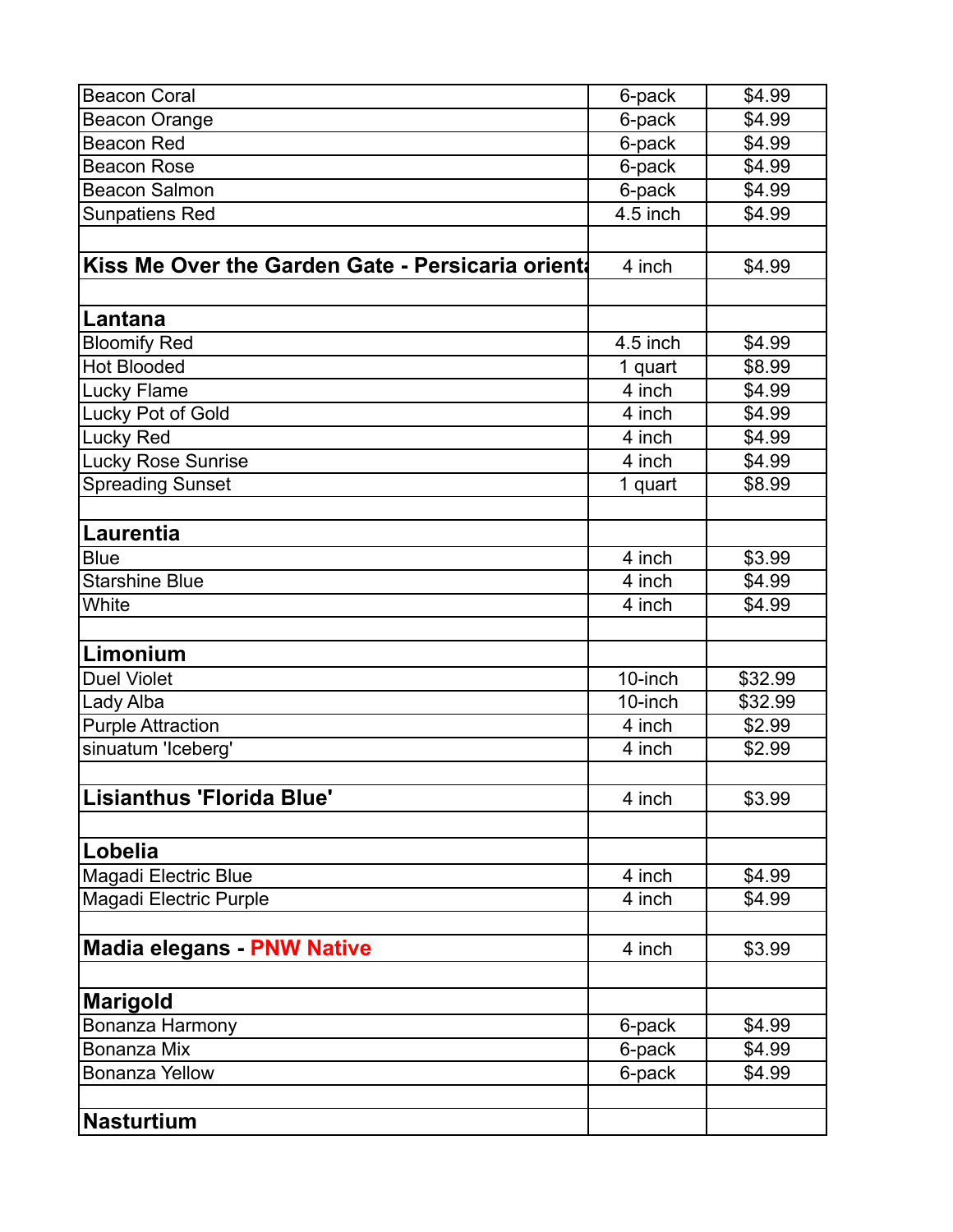| Jewel Cherry Rose                      | 4 inch  | \$2.99 |
|----------------------------------------|---------|--------|
| King Theodore                          | 4 inch  | \$2.99 |
| Peach Melba                            | 4 inch  | \$2.99 |
| Salmon Gleam                           | 4 inch  | \$2.99 |
| <b>Scarlet Jewel</b>                   | 4 inch  | \$2.99 |
| Tip Top Mahogany                       | 4 inch  | \$2.99 |
| Tip Top Mix                            | 6-pack  | \$4.99 |
| Vesuvius                               | 4 inch  | \$2.99 |
|                                        |         |        |
| <b>Nicotiana</b>                       |         |        |
| alata Grey Gardens                     | 4 inch  | \$3.99 |
| mutabilis                              | 4 inch  | \$3.99 |
|                                        |         |        |
| Osteospermum                           |         |        |
| Margarita Blue Sunrise                 | 4 inch  | \$4.99 |
| Margarita Dark Pink                    | 4 inch  | \$4.99 |
| Margarita Orange Flare                 | 4 inch  | \$4.99 |
| Margarita Purple                       | 4 inch  | \$4.99 |
| Margarita White                        | 4 inch  | \$4.99 |
| Margarita Yellow                       | 4 inch  | \$4.99 |
| <b>Serenity Dark Purple</b>            | 4 inch  | \$6.99 |
| Senorita Amora                         | 4 inch  | \$4.99 |
| Senorita Monica                        | 4 inch  | \$4.99 |
|                                        |         |        |
| Persicaria capitata                    | 4 inch  | \$3.99 |
|                                        |         |        |
| <b>Petchoa</b>                         |         |        |
| SuperCal Cherry                        | 4 inch  | \$4.99 |
| <b>SuperCal Premium Bordeaux</b>       | 4 inch  | \$4.99 |
| <b>SuperCal Premium Caramel Yellow</b> | 4 inch  | \$4.99 |
| SuperCal Premium Cinnamon              | 4 inch  | \$4.99 |
| SuperCal Premium French Vanilla        | 4 inch  | \$4.99 |
| <b>SuperCal Premium Pearl White</b>    | 4 inch  | \$4.99 |
| <b>SuperCal Premium Sunray Pink</b>    | 4 inch  | \$4.99 |
| <b>SuperCal Premium Sunset Orange</b>  | 4 inch  | \$4.99 |
|                                        |         |        |
| Petunia                                |         |        |
| <b>Black Magic</b>                     | 4 inch  | \$4.99 |
| Capella Ruby Red                       | 4 inch  | \$4.99 |
| Crazytunia Mandeville                  | 4 inch  | \$4.99 |
| <b>Moonlight Eclipse</b>               | 4 inch  | \$4.99 |
| Crazytunia Black & White               | 1 quart | \$8.99 |
| exserta, Wild Peruvian Petunia         | 4 inch  | \$3.99 |
| <b>Headliner Dark Saturn</b>           | 4 inch  | \$4.99 |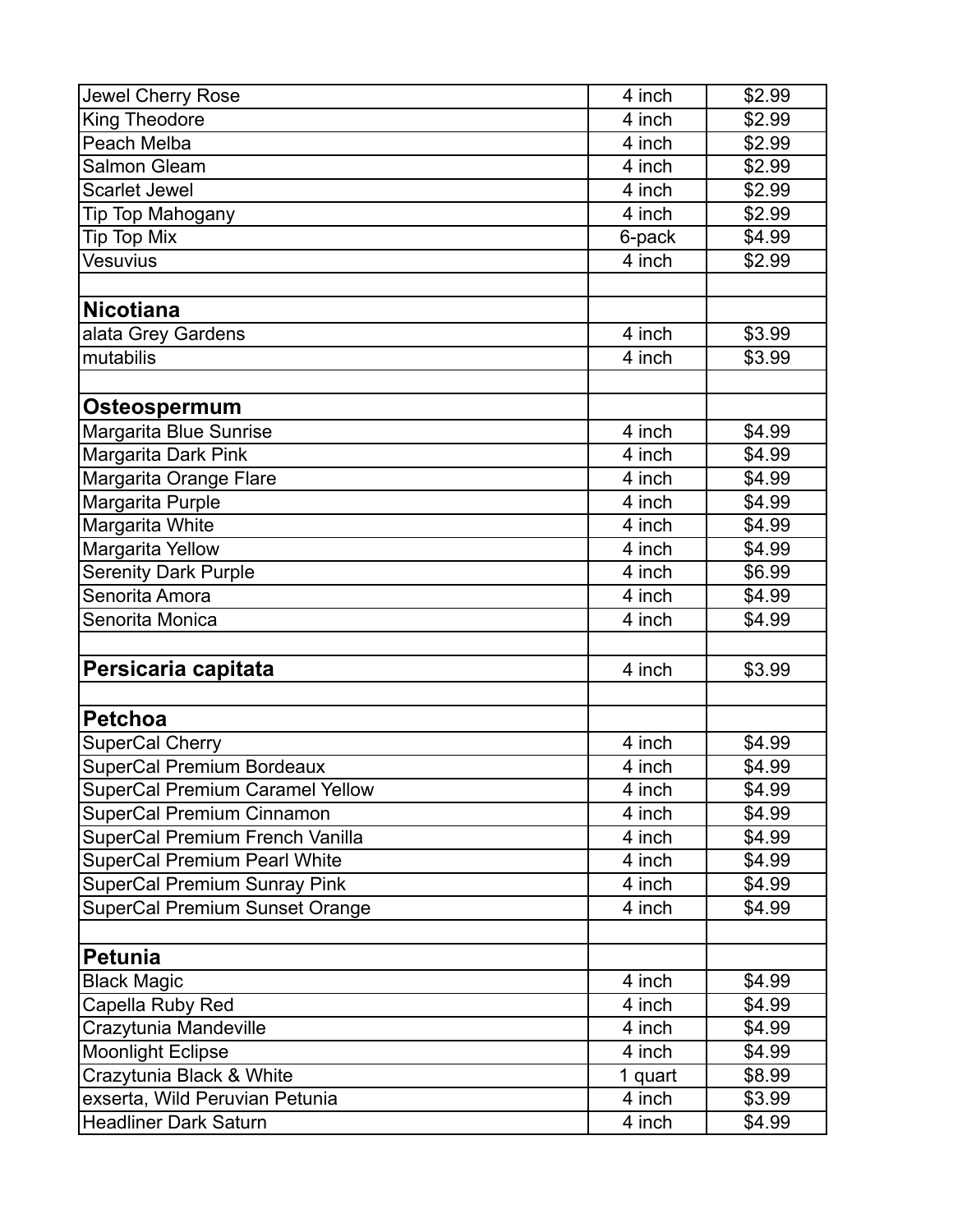| Limeberry                      | 1 gallon            | \$6.99  |
|--------------------------------|---------------------|---------|
| <b>Midnight Gold</b>           | $\overline{4}$ inch | \$4.99  |
| Ray Pistachio Cream            | 4 inch              | \$4.99  |
|                                |                     |         |
| <b>Phlox 'Sugar Stars'</b>     | 4 inch              | \$2.99  |
|                                |                     |         |
| Pittosporum tobira Variegatum  | 1 quart             | \$11.99 |
|                                |                     |         |
| <b>Poppy</b>                   |                     |         |
| Papaver rhoeas 'Amazing Grey'  | 1 quart             | \$5.99  |
|                                |                     |         |
| <b>Portulaca</b>               |                     |         |
| <b>Sundial Mix</b>             | 6-pack              | \$4.99  |
| <b>Sundial Yellow</b>          | 4-pack              | \$2.99  |
|                                |                     |         |
| <b>Primrose</b>                |                     |         |
| Dark Rosaleen                  | 1 quart             | \$9.99  |
|                                |                     |         |
| <b>Salpiglossis</b>            |                     |         |
| <b>Kew Blue</b>                | 4 inch              | \$3.99  |
|                                |                     |         |
| <b>Salvia</b>                  |                     |         |
| apiana                         | 4 inch              | \$7.99  |
| <b>Brenthurst</b>              | 4 inch              | \$3.99  |
| <b>Marine Blue</b>             | 1 gallon            | \$12.99 |
| microphylla 'Killer Cranberry' | 1 gallon            | \$12.99 |
| <b>Roman Red</b>               | 4 inch              | \$4.99  |
| Roman Red                      | 1 gallon            | \$13.99 |
| <b>Saucy Wine</b>              | 1 gallon            | \$8.99  |
| <b>Skyscraper Orange</b>       | 4 inch              | \$4.99  |
| <b>Skyscraper Pink</b>         | 4 inch              | \$4.99  |
| Smokey Jazz                    | 4 inch              | \$4.99  |
| Vista Purple                   | 6-pack              | \$4.99  |
| <b>White Flame</b>             | 4 inch              | \$4.99  |
|                                |                     |         |
| <b>Scabiosa</b>                |                     |         |
| <b>Black Knight</b>            | 4 inch              | \$4.99  |
| Fire King                      | 4 inch              | \$4.99  |
|                                |                     |         |
| <b>Scaevola 'Purple Haze'</b>  | 4 inch              | \$4.99  |
|                                |                     |         |
| <b>Senecio</b>                 |                     |         |
| Vira Vira                      | 4 inch              | \$4.99  |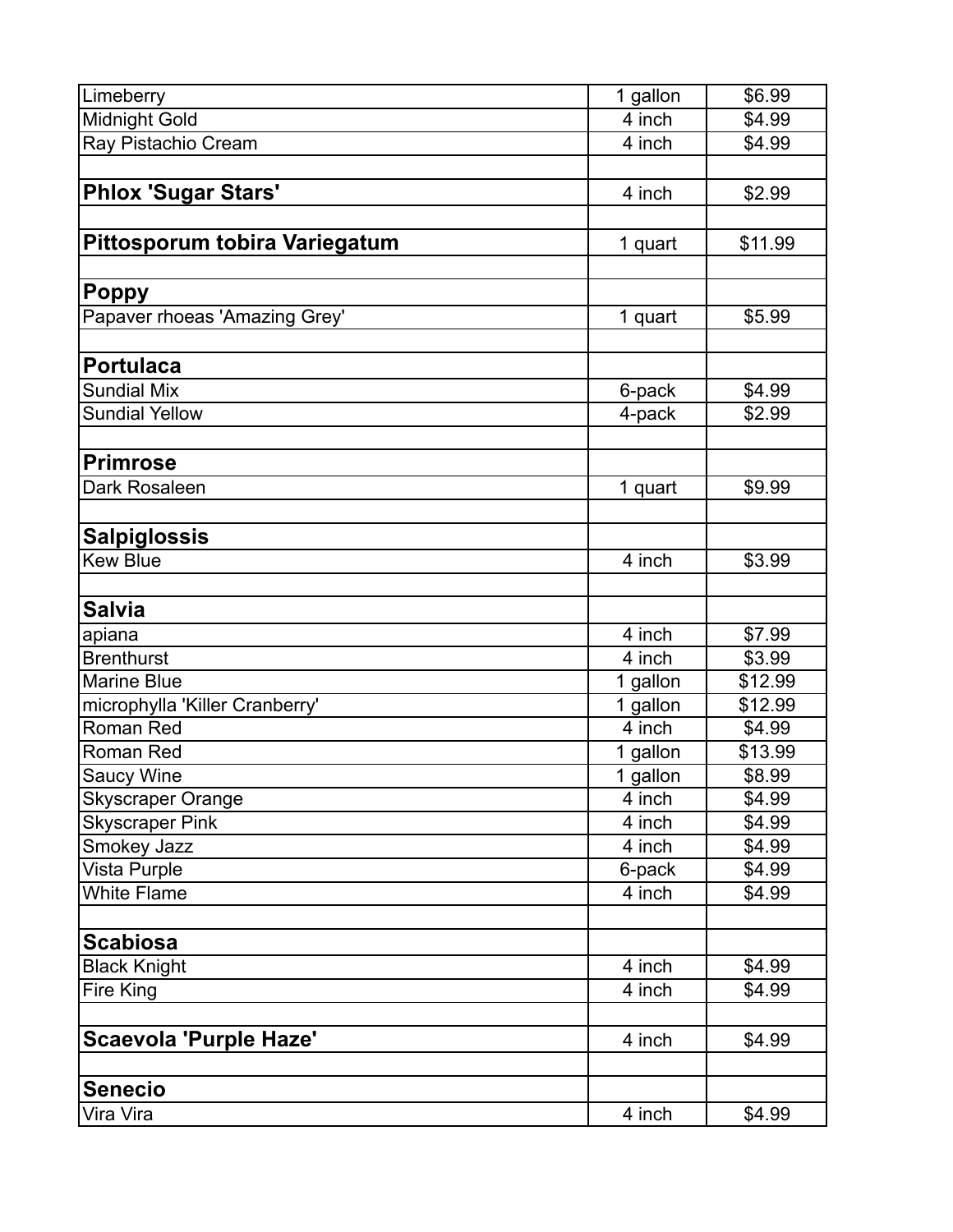| Vira Vira                             | 1 gallon | \$9.99  |
|---------------------------------------|----------|---------|
|                                       |          |         |
| Snapdragon                            |          |         |
| <b>Black Prince</b>                   | 4 inch   | \$3.99  |
|                                       |          |         |
| <b>Sunflower</b>                      |          |         |
| Chocolate Sun                         | 4 inch   | \$3.99  |
| Pro Cut Red                           | 4 inch   | \$3.99  |
| Sun-Fill Purple                       | 4 inch   | \$3.99  |
| <b>Velvet Queen</b>                   | 4 inch   | \$3.99  |
|                                       |          |         |
| Talinum paniculata 'Kingswood Gold'   | 4 inch   | \$3.99  |
|                                       |          |         |
| Torenia                               |          |         |
| Summer Wave Bouquet Gold              | 4 inch   | \$4.99  |
|                                       |          |         |
| Verbena                               |          |         |
| <b>Endurascape Dark Purple</b>        | 1 gallon | \$10.99 |
| <b>Endurascape Red</b>                | 1 gallon | \$10.99 |
| <b>Endurascape White</b>              | 1 gallon | \$10.99 |
| <b>Lascar Black Velvet</b>            | 1 quart  | \$6.99  |
| Polaris                               | 4 inch   | \$3.99  |
| Tri Lascar Mango Orange               | 4 inch   | \$5.99  |
|                                       |          |         |
| Zantedeschia 'Red Charm' - Calla Lily | 1 gallon | \$18.99 |
|                                       |          |         |
| <b>Zinnia</b>                         |          |         |
| Chippendale                           | 4 inch   | \$2.99  |
| <b>Crimson Benary</b>                 | 4 inch   | \$2.99  |
| <b>Isabellina Benary</b>              | 4 inch   | \$2.99  |
| Macarenia                             | 4 inch   | \$2.99  |
| Mazurkia                              | 4 inch   | \$2.99  |
| <b>Persian Carpet</b>                 | 4 inch   | \$2.99  |
| <b>Profusion Cherry Bicolor</b>       | 4 inch   | \$2.99  |
| <b>Profusion Fire</b>                 | 4 inch   | \$2.99  |
| <b>Profusion Hot Cherry</b>           | 4 inch   | \$2.99  |
| <b>State Fair Mix</b>                 | 4-pack   | \$3.50  |
| <b>Zesty Mix</b>                      | 4 inch   | \$2.99  |
|                                       |          |         |
| <b>ANNUAL VINES</b>                   |          |         |
| Asarina scandens 'Joan Lorraine'      | 4 inch   | \$3.99  |
|                                       |          |         |
| <b>Ipomoea</b>                        |          |         |
|                                       |          |         |